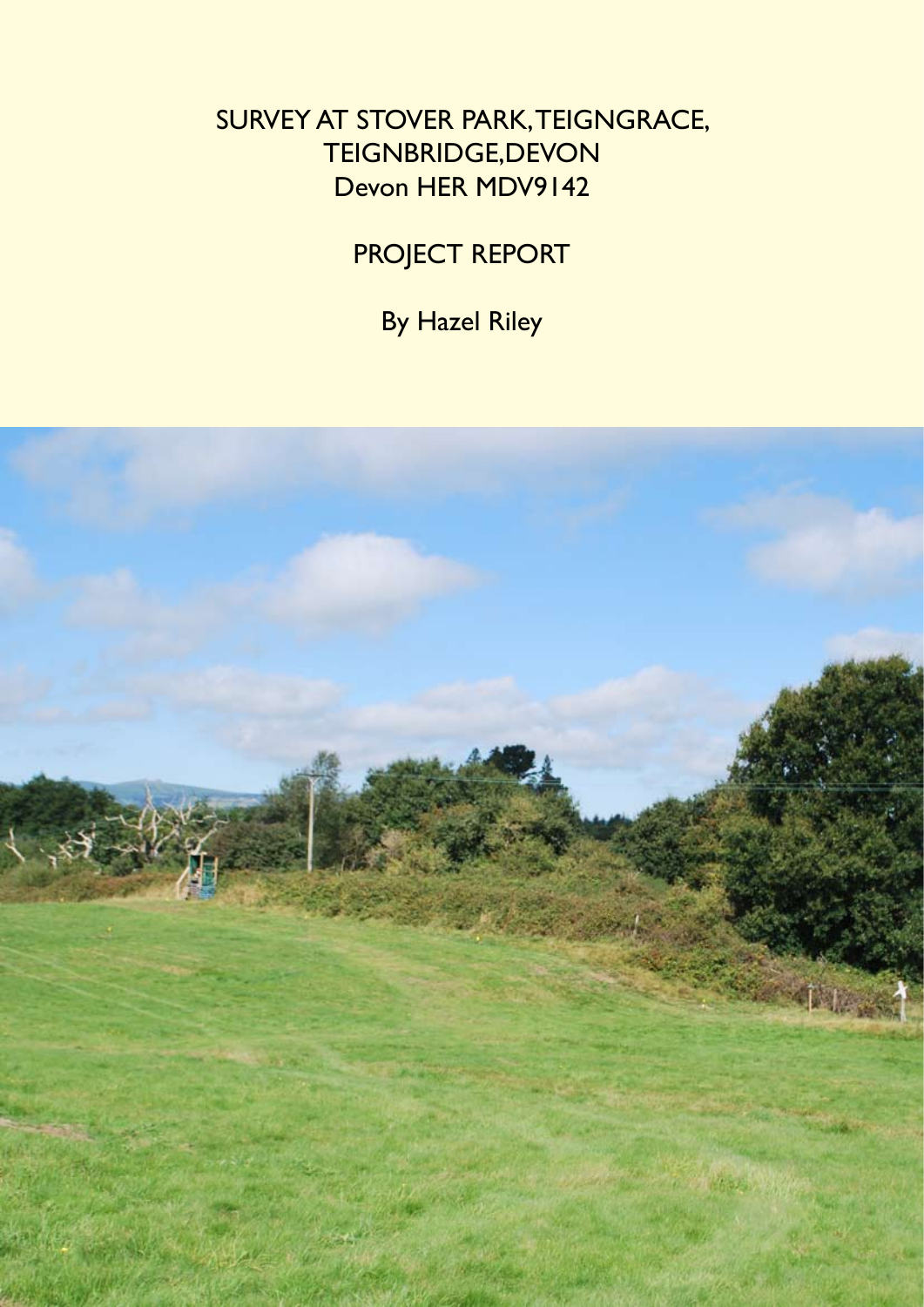### SURVEY AT STOVER PARK, TEIGNGRACE, TEIGNBRIDGE, DEVON Devon HER MDV9142

## PROJECT REPORT

By Hazel Riley

Date of report: September 2019 Copyright: © The author

Hazel Riley BA (Hons), ACIFA, FSA Consultant in Landscape History, Management and Conservation Grazing The Furley Herd of Dexter Cattle New House Cottage Furley **Axminster** Devon EX13 7TR 01404 881330 *hazelfurleydexter@btinternet.com*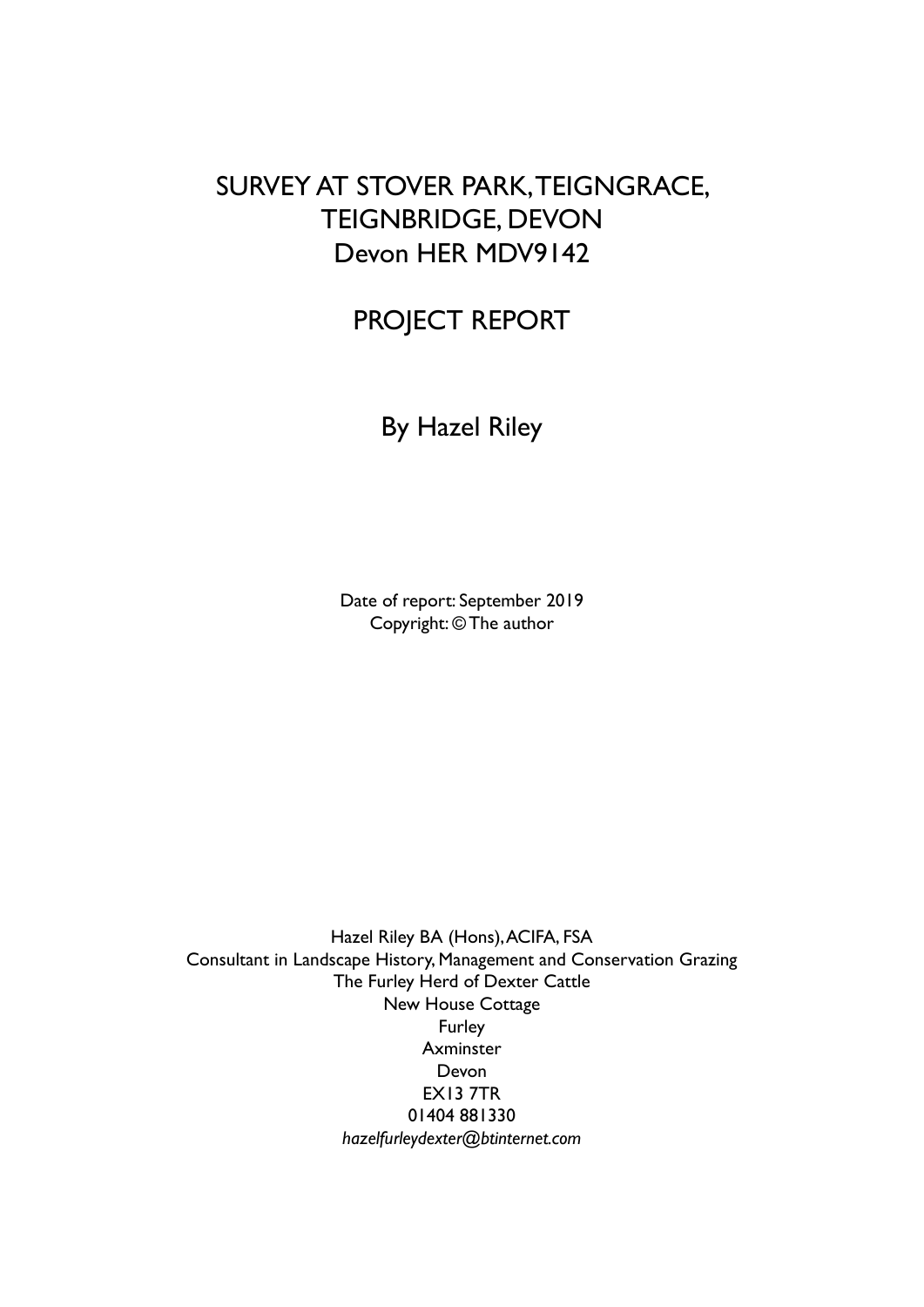#### **CONTENTS**

**ABBREVIATIONS** ACKNOWLEDGEMENTS LIST OF FIGURES AND IMAGE ACKNOWLEDGEMENTS 1.0 EXECUTIVE SUMMARY 2.0 INTRODUCTION 3.0 OBJECTIVES 4.0 METHODOLOGY 5.0 RESULTS 6.0 DISCUSSION 7.0 REFERENCES

OASIS PROJECT NO 366885

#### **ABBREVIATIONS**

ETRS89 European Terrestrial Reference System 1989 GPS Global Positioning System HE Historic England HER Historic Environment Record NMP National Mapping Programme NMR National Monuments Record OS Ordnance Survey OSGB36(15) Ordnance Survey Great Britain 1936 (National Grid) OSGM15 Ordnance Survey Geoid Model 2015 RICS Royal Institution of Chartered Surveors

#### **ADMINISTRATIVE INFORMATION AND DESIGNATIONS**

HE Registered Park and Garden: 1001268 Devon HER: MDV9142 County: Devon District :Teignbridge Parish: Teigngrace NGR: SX 836 744

#### **ACKNOWLEDGEMENTS**

Thanks to Stover School who kindly allowed access for the survey work and to Bill Horner who commented on the draft report.

#### **LIST OF FIGURES AND IMAGE ACKNOWLEDGEMENTS**

Front cover The knoll in Stover Park (Hazel Riley)

Figure 1 Location map (Contains OS data © Crown copyright and database right 2019)

Figure 2 Site location (Contains OS data © Crown copyright and database right 2019)

Figure 3 Plan of the test pits and the knoll (1: 500)

Figure 4 Profiles (Horizontal scale 1:500, vertical scale x 2)

Figure 5 The east and south sides of the knoll (Hazel Riley)

Figure 6 The north side of the knoll (Hazel Riley)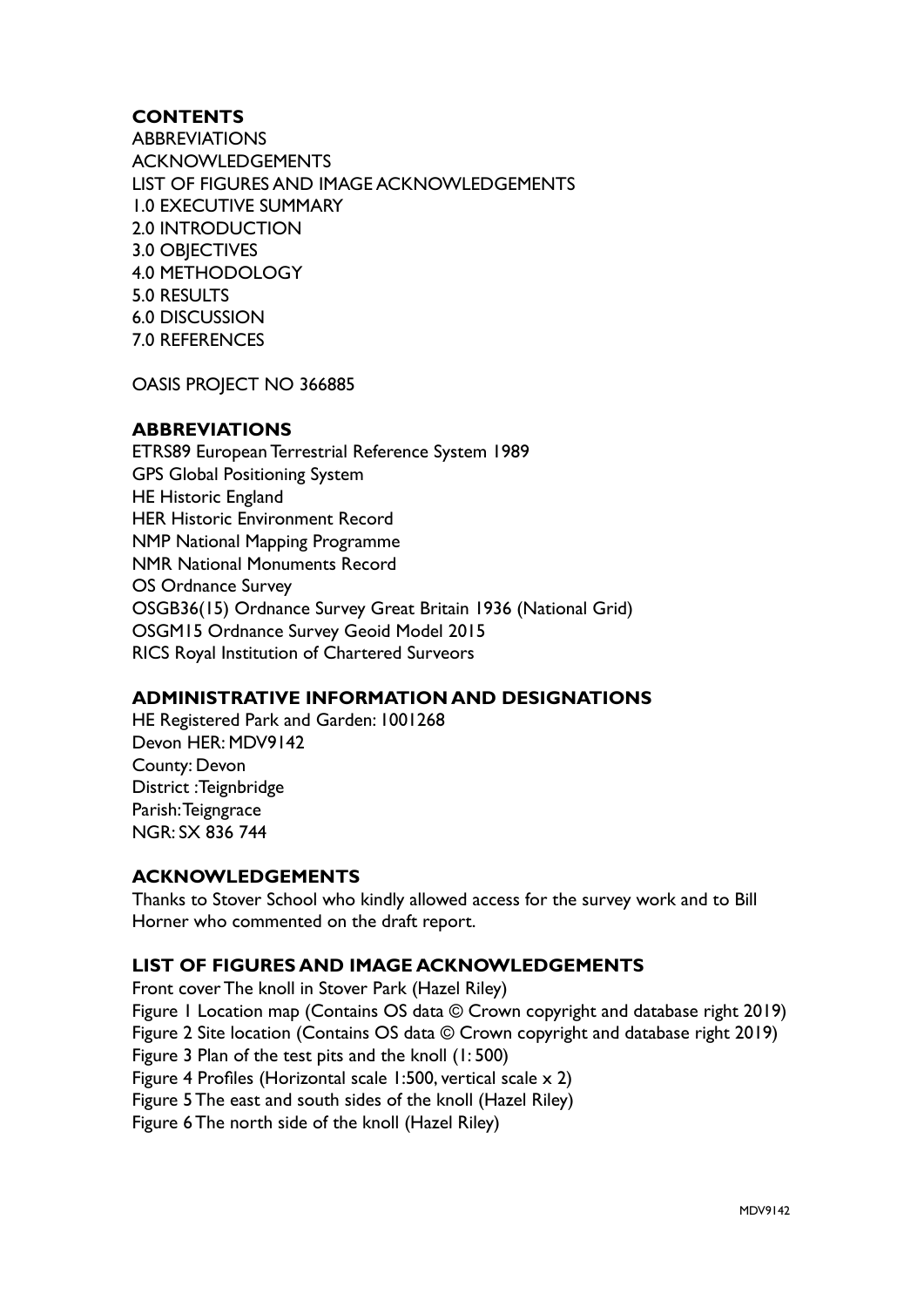#### **1.0 EXECUTIVE SUMMARY**

1.1 Metric survey at Stover Park recorded the location of several test pits on the possible site of the former house. The survey also recorded the extent of the large mound or knoll, assumed to be the building platform for the house.

#### **2.0 INTRODUCTION**

2.1 This report sets out the results of a metric survey of test pits dug in May 2019 as part of an assessment of the possible site of the former house in Stover Park, undertaken by students, parents and staff from Stover School, supervised by Bill Horner and Marina Neophytou of Devon County Council and Nick Harrison and Jamie Halse of Stover School.

2.2 The site lies within Stover Park which is located some 3km to the NW of Newton Abbot and 3km to the SE of Bovey Tracey. It lies in the Teign Valley, south of the Ventiford Brook, at an altitude of some 20m OD and at NGR SX 836 744 (Figs 1 and 2).

2.3 The underlying geology of the survey area comprises sands, silts and clays of the Bovey Formation, overlain by more recent alluvial deposits (bgs.ac.uk).

2.4. The southern part of the site is currently grassland, the northern part contains several mature trees and areas of dense scrub (Front cover).

2.5 The historical evidence for the former house, called Stoford Lodge, is discussed in the *Parkland Plan for Stover Park* and the following is summarised from that report (Askew Nelson Ltd 2013). Late  $18<sup>th</sup>$ - and early 19<sup>th</sup>-century maps and engravings suggest that Stover Lodge was located to the north of the present Stover House which was built between 1776 and 1780. The earlier house may well have been deliberately



*Fig 1 Locaton map*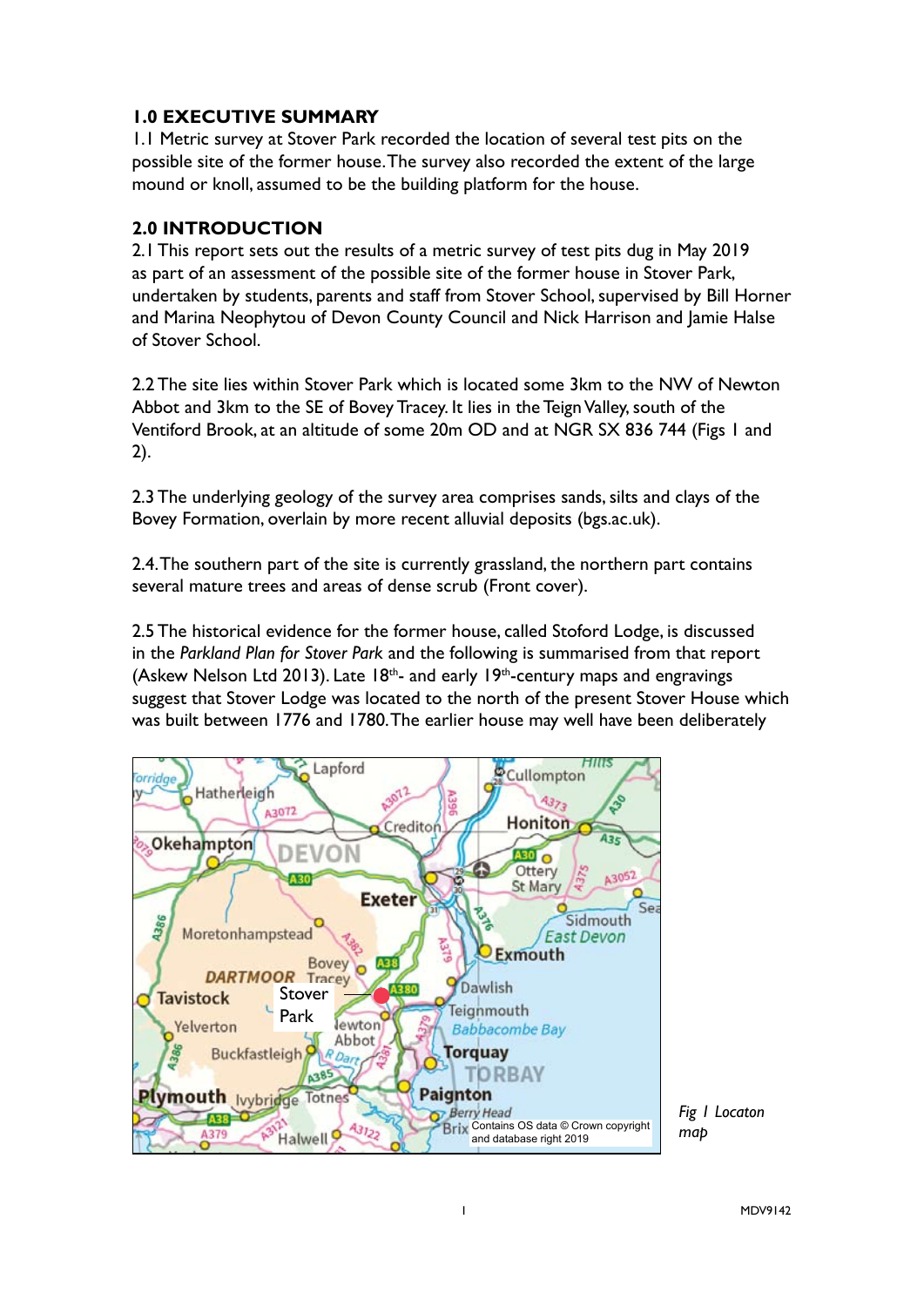left as a ruin and was part of the designed landscape at that time.

2.6 Archaeological investigation of the site was carried out in 1953 when the OS surveyor noted that 'All that remains of the original Stover House at SX 8366 7446 is a flat rectangular knoll with slopes 2 to 3 metres high surmounted by a small copse of fir trees. Nothing survives by which it can be dated' (NMR SX 87 3). A site visit in 1979 noted that 'All that remains is a flat knoll *c* 50m wide, small copse of fir trees mentioned in Ordnance Survey now removed. Overgrown and remains undefinable' (Devon HER MDV9142). Examination of aerial photographs and lidar images suggested that the site was defined by massive curvilinear banks, *c* 9m wide, forming a partial subrectilinear enclosure, *c* 41m long by 35m wide (Devon HER MDV9142).

2.7 It is likely that Stoford Lodge stood on the lower-lying ground to the north of the present knoll and the ornamental canal. A building, marked as 'Stables,' is located here on the 1838 Tithe Map (Teigngrace).

#### **3.0 OBJECTIVES**

3.1 The principal objectives of the survey were to record the location of the test pits excavated in May 2019, to survey profiles along the lines of the test pits, and to provide a basic plan of the site.

#### **4.0 METHODOLOGY**

4.1 A GPS survey was undertaken on 23rd August 2019. The survey was carried out using survey grade differential GPS. The resulting ETRS89 data was transformed to OSGB36 using OSTN15 and OSGM15 (www.ordnancesurvey.co.uk/gps/transformation; Greaves *et al* 2016). Observation times were based on those recommended by the OS and RICS in order to obtain accurate heighting information (OS 2010; RICS 2010). Three profiles were surveyed using GPS along the lines of the test pits (Figs 3, 4).



*Fig 2 Site location*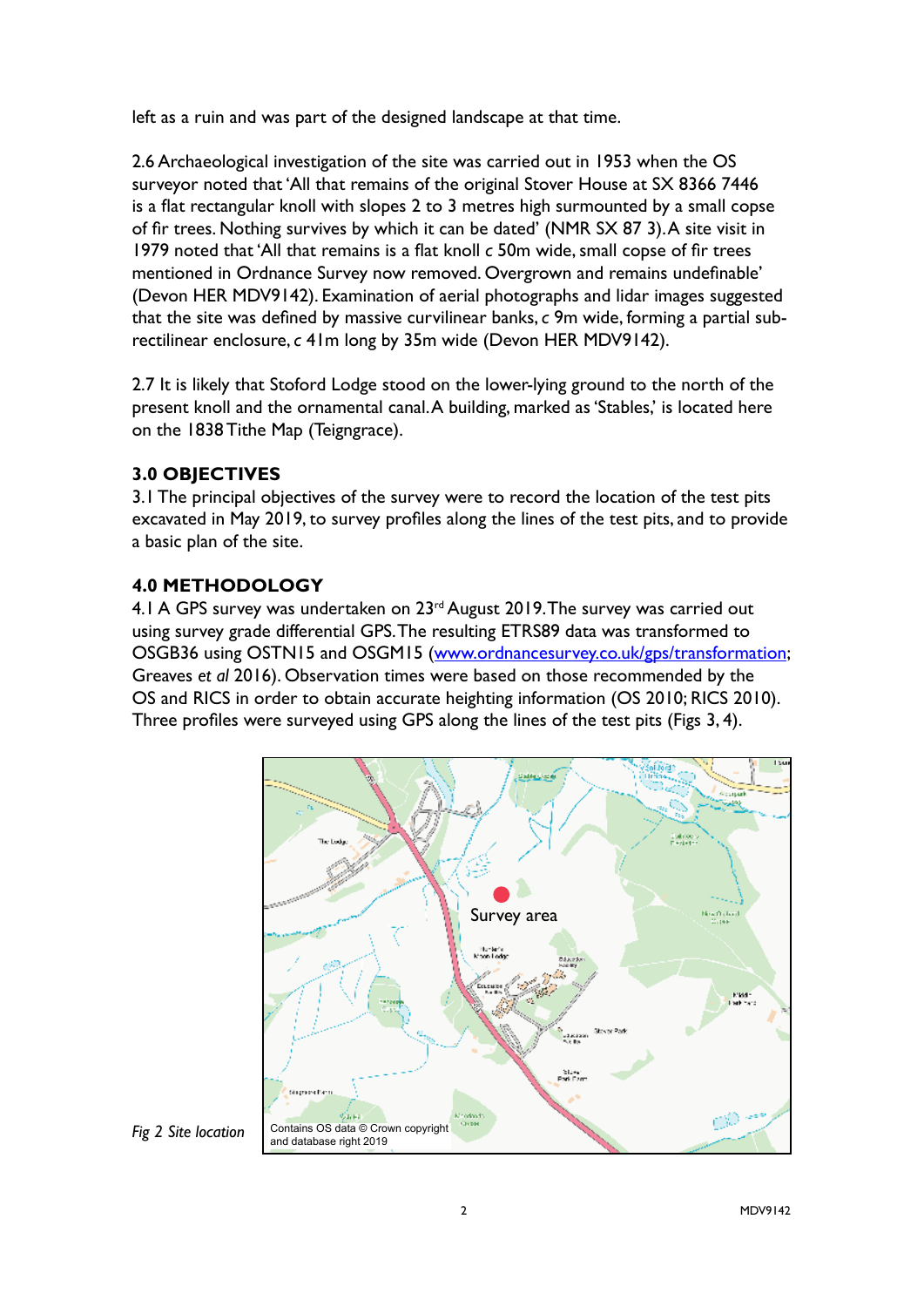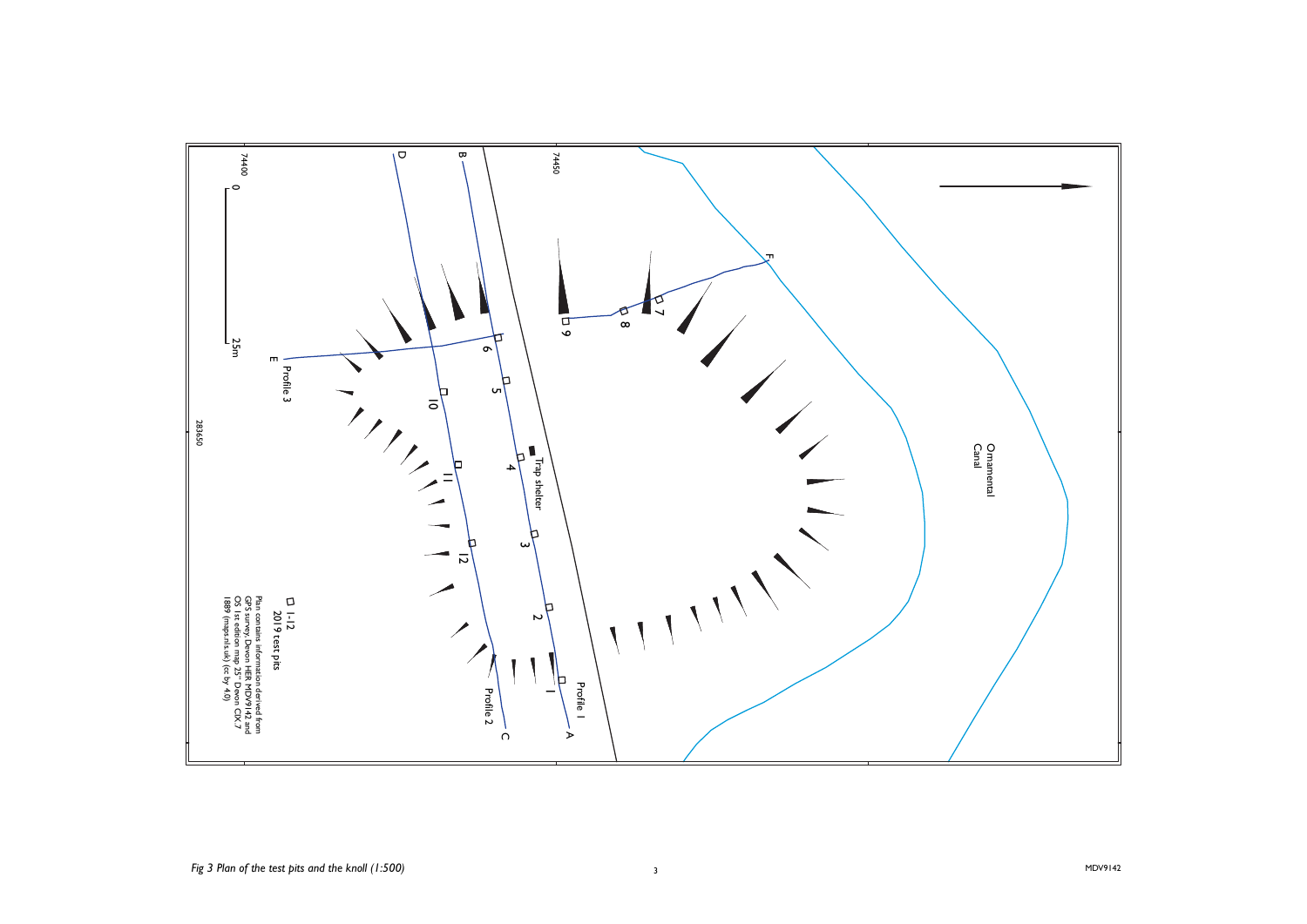

*Fig 4 Profiles (Horizontal scale 1:500, vertical scale x 2)*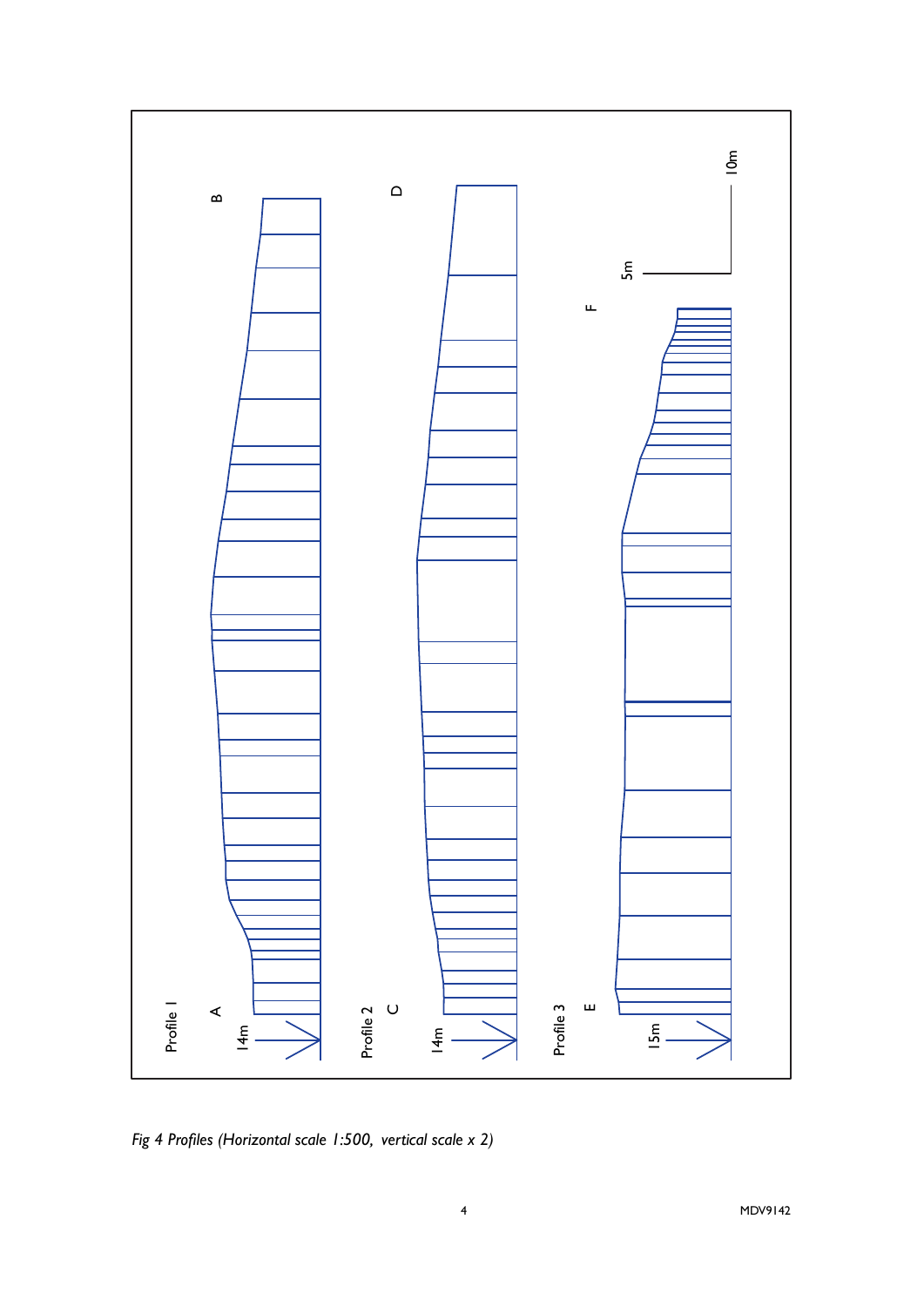4.2 The dense scrub and long grass over the northern part of the site precluded detailed survey of the mound. The plan was completed using information from the OS  $1<sup>st</sup>$  edition 25" map for the locatiion of the ornamental canal (Devon CIX.7, 1889) and the aerial photographic and lidar transcription material for the northern extent of the mound (Devon HER MDV9142).

4.3 The survey archive has been deposited with the Devon HER.

#### **5.0 RESULTS**

5.1 The earthwork remains comprise a substantial flat-topped mound, 60 m N/S and 50m E/W (Fig 3). The eastern side of the mound is clearly visible as a scarp some 2.5m high to the south of the fence (Fig 4, profile 1; Fig 5). North of the fence the mound is obscured by vegetation; the profile shows that it is 3.5m high (Fig 6; Fig 4, profile 3).

5.2 Four survey pegs used in the layout of the test pits have the following co-ordinates 283690.4386, 74450.3401, 18.9506 283634.428, 74440.0337, 20.028 283631.6902, 74451.906, 19.891 283628.2483, 74466.2831, 19.399

#### **6.0 DISCUSSION**

6.1 The large flat-topped mound or knoll represents a substantial artificial feature in the landscape. Donn's 1765 map of the County of Devon depicts Stoford Lodge to the south of Ventiford Brook, which flowed to the north of the Stables shown on the 1838 Tithe Map (Teigngrace). The ornamental canal was constructed in the 1770s to the south of the site (or most of the site) of Stoford Lodge. The knoll may therefore represent the remains of one or more late  $18<sup>th</sup>$  and  $19<sup>th</sup>$  century events: it could contain demolition rubble from Stoford Lodge or the Stables; spoil from the construction of the ornamental canal or rubble from various building phases of Stover House (Askew Nelson Ltd 2013 and information from Bill Horner).

*Fig 5 The east and south sides of the knoll (Hazel Riley)*

*Fig 6 The north side of the knoll (Hazel Riley)*